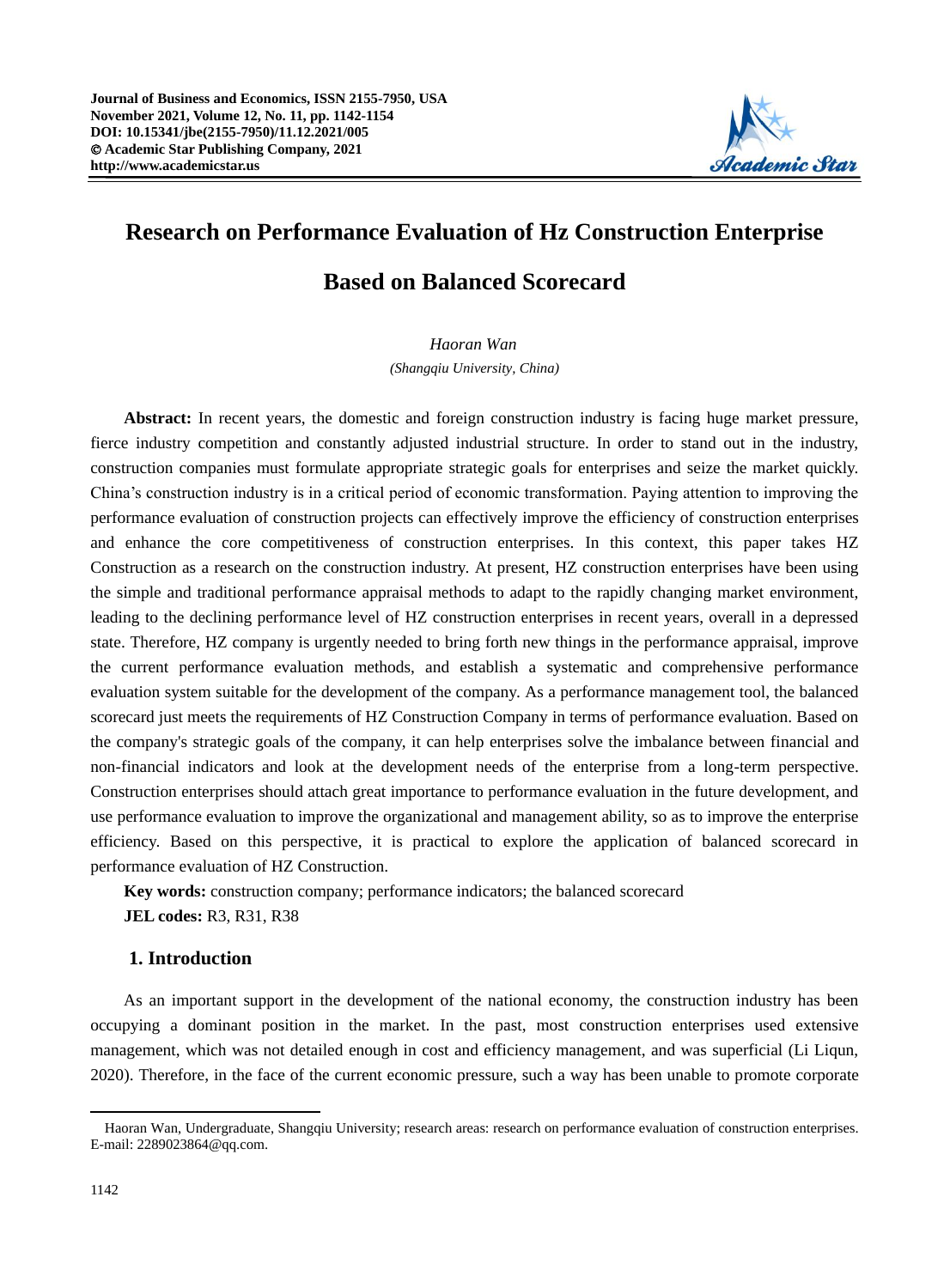progress. Construction enterprises should break through traditional thinking, attach attention to transformation and upgrading and innovative development, and highlight their own advantages, so as to ensure that they will not be eliminated by The Times. In today's information age, if the past performance management method that focuses on business results continues to be implemented, it will not keep pace with enterprise development (Wang Xiuping, Ji Yuyang, Tao Yuying, 2020). Therefore, enterprises should focus on strategic management and prediction management, which is to make the enterprise improve the business performance evaluation system. Kaplan and Norton (1992) first proposed the balanced scorecard system in 1992, so far, the card has been continuously improved, forming a system of strategic description, measurement and management, providing an effective performance management basis in the strategic management of different companies. HZ Construction Engineering Ltd is a well-known construction business that has had good operating performance over the past few years. However, in recent years, due to the changes in external environmental factors and the lack of internal management, the company's benefit has become low. So the company management has shifted its focus to performance management. Thus, the company should reconstruct the innovative performance evaluation system, and fundamentally reform the performance management, so as to promote the long-term development of the enterprise. In this context, combined with the characteristics of the construction industry, through the understanding of the relevant concepts and methods, this paper discusses how HZ construction company based on the mission, vision and strategy, detailed strategic objectives, layer decomposition, so as to establish four levels of balanced scorecard, choose appropriate indicators and set weights, then analyze the results of balanced scorecard application, and finally put forward the corresponding countermeasures and suggestions.

### **2. Study Purposes**

A more detailed research and investigation on HZ Construction Company, And in view of the company's current performance evaluation methods and existing problems, Combining the company's requirements for a balanced scorecard and its conditions, Based on the mission, vision and company strategy, Break it down by layers, Make a strategic map, Find causation, In order to establish financial dimensions, customer dimensions, dimensions of internal process dimensions and learning and growth of four dimensions of balanced scorecard, Select the indicators suitable for the actual situation of the company, Customized an index system for HZ Construction Company's performance, Then the hierarchical analysis method is weighted reasonably and scientifically, Complete the design of HZ Construction Balanced Scorecard performance evaluation system, Finally, this evaluation system was applied to Company A, Combined with the application results and the expected results, Put forward the corresponding countermeasures and suggestions, To provide the borrowing and basis for the performance evaluation after the enterprise.

# **3. A Review of the 2. Literature**

Domestic scholar Cui Tao (2017) summarized its content and advantages from the balanced scorecard theory. He analyzed the limitations of the current performance evaluation methods for construction enterprises, and believed that using a balanced scorecard can overcome these problems. Wang Yilin, Liu Yuanfang and Li Yimeng (2018) pointed out that the evaluation results of the balanced scorecard can scientifically and reasonably see the problems existing in financial indicators and non-financial indicators, but also can effectively investigate whether the construction unit has achieved good strategic cost management results. Zheng Yi (2018) Through the field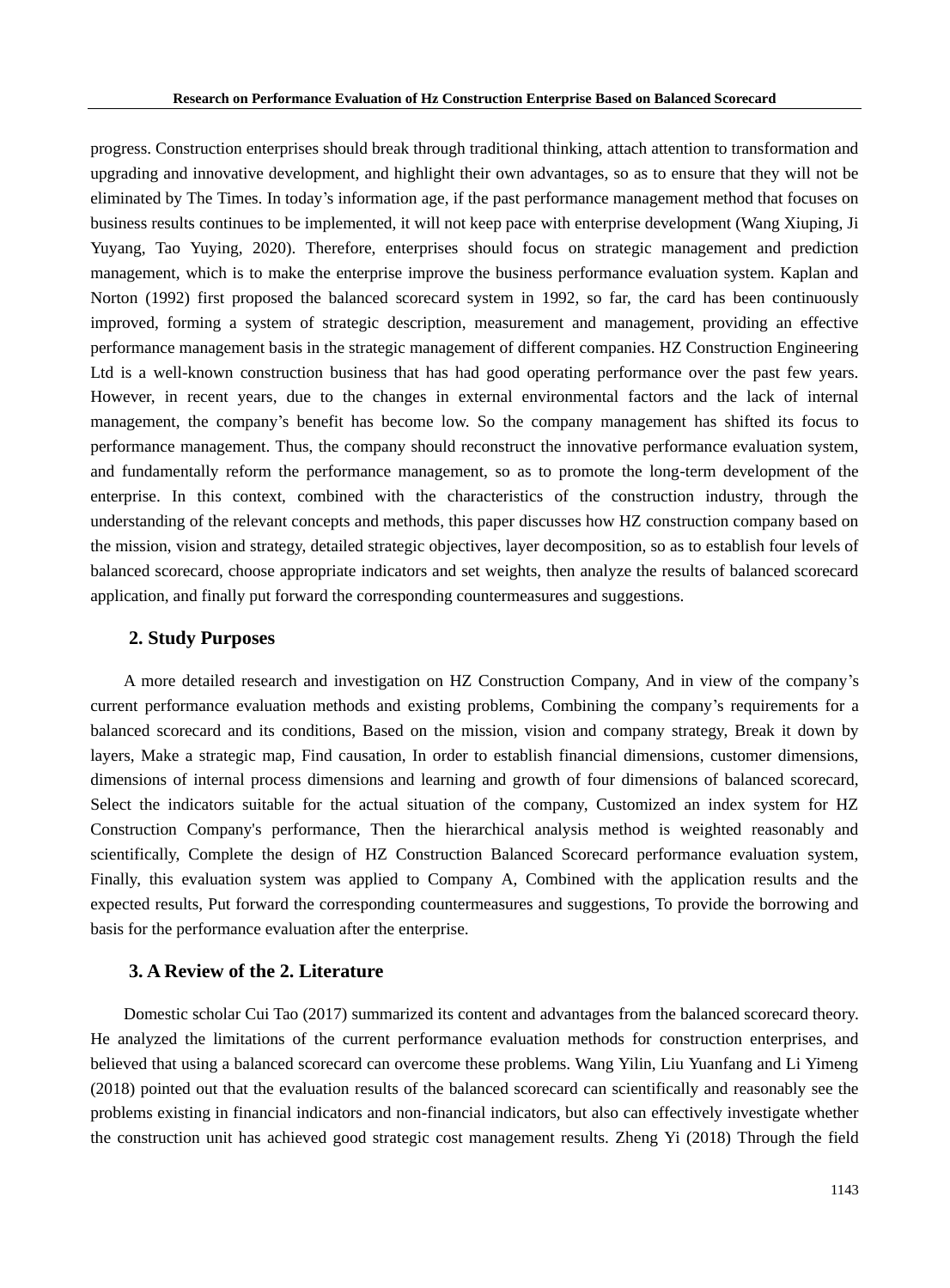research of Z Company of China Construction Group and his working experience, he respectively applied the designed balanced scorecard performance evaluation system in the four construction projects of the company. And verified that it has practical operability and practical significance.

According to the evaluation theory of balanced scorecard, combined with the characteristics of project management of construction enterprises, and using the method of balanced scorecard, foreign scholars Nagarajan S (2007) have rebuilt the project management performance assessment index system, and strive to evaluate more comprehensively and accurately the project management performance of construction enterprises. Barnabe F. (2011) uses the balance scorecard and finance, through the causal relationship between customer internal management, learning and growth, and combined with the characteristics of construction enterprises, analyzed the main obstacles existing in BSC in the strategic management of construction enterprises, realized performance appraisal and performance improvement, and constructed the index system of construction enterprise implementation of BSC. Aiming at the performance indicators of the traditional four-dimensional balance scorecard in the construction industry, Jassem S., Zakaria Z. (2018) adopts the principal component analysis to evaluate the enterprise performance through comprehensive indicators, simplify and refine the enterprise performance management and performance evaluation work, and provides theoretical support for the academic research scorecard balance scorecard.

To sum up, compared with domestic performance evaluation, foreign countries have started early, and have tended to mature after continuous improvement and improvement. Although the advantages of foreign countries lie in the perfect design of a balanced scorecard performance evaluation system, the use of strategic maps to decompose strategic objectives, and how to choose appropriate indicators, there are relatively few performance evaluation systems specially designed for the construction industry.

The introduction of balanced street split card in China has lagged behind foreign countries, but it has a rapid momentum. The balanced scorecard system has experienced a perfect stage from single to comprehensive, and is now in a mature application period. Nowadays, all walks of life are keen to use this system for performance evaluation, and no lack of enterprises have achieved good results. The attributes of the enterprise industry are different, so there are also different differences when choosing indicators, and the application of performance evaluation system in each company is also very different. So far, there is no unified standard to choose indicators for the company, can only combine actual experience, consider the characteristics of the company first study the company's business situation, and then select indicators, design system to improve performance evaluation.

# **4. Study Method**

### **4.1 Dedication Research Method**

By collecting a large number of related literature journals and books, the knowledge points and theories related to performance evaluation, balanced scorecard and application in the construction industry are summarized and sorted out. After mastering the theory, combined with the actual situation of the company, we designed a tailored balanced scorecard performance evaluation system for HZ Construction Company, and reasonably applied it to the practice of the company. This paper comprehensively collects relevant works on project risk management in recent years, comprehensively searched the domestic knowledge network and Founder database, and collected most of the papers on project risk management and cultural industry project management in recent years.

Advantages of the scheme: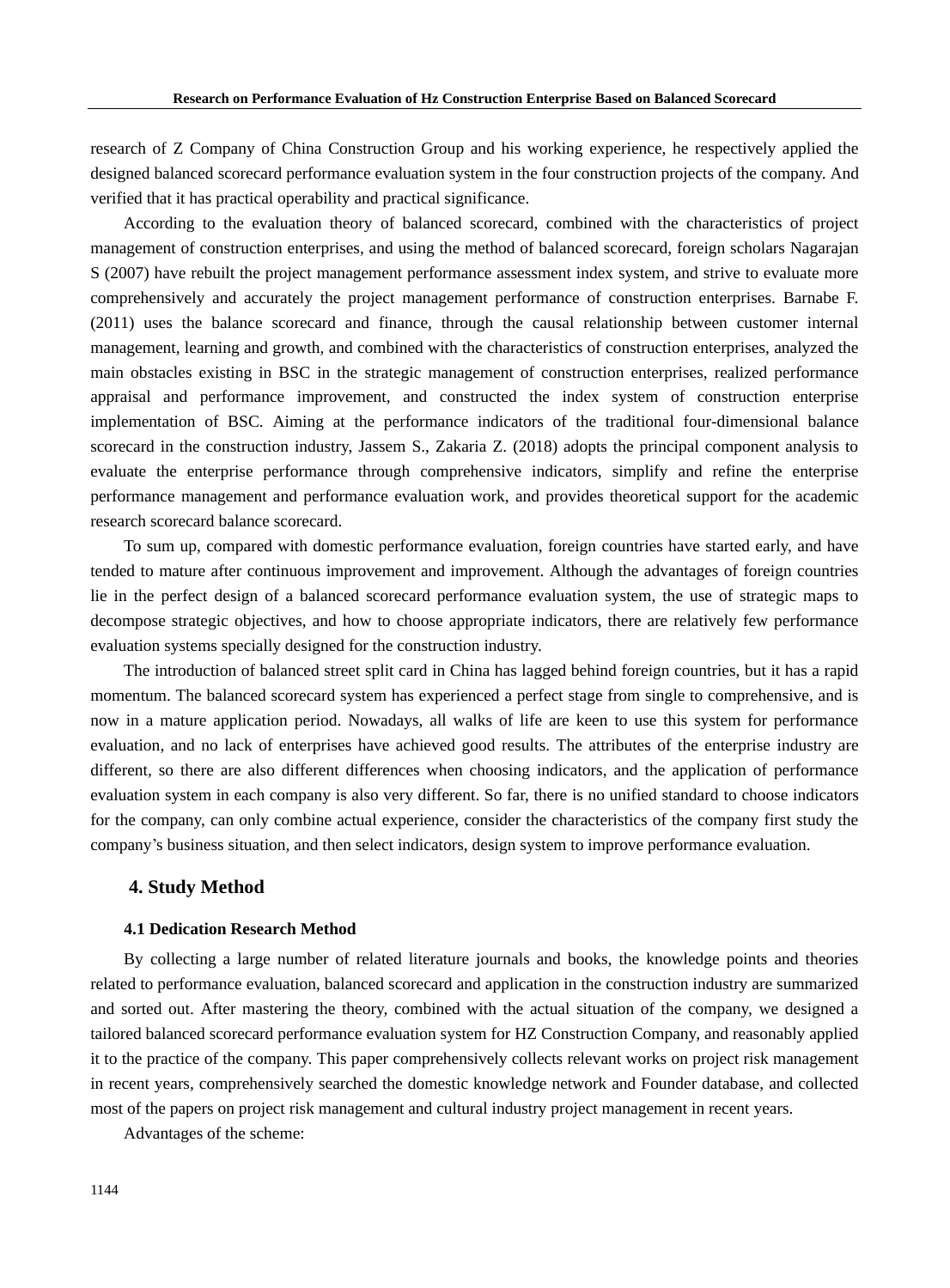(1) Literature law goes beyond the limitation of time and space, and the wide range of social conditions can be understood through the study of ancient, modern, Chinese and foreign literature, an advantage that is incomparable to other survey methods.

(2) The literature method is mainly written investigation, and more accurate and reliable information is available if the literature collected is true and reliable, avoiding various record errors in oral investigation.

(3) The literature method is an indirect, non-interventional investigation method that investigates only studies all kinds of literature, does not contact with the respondent, and does not interfere with the respondent's findings. This avoids a variety of reactive errors that may occur during the interaction between respondent and respondent.

(4) The literature method is a more convenient, free and safe research scheme. Literature research survey is less limited and can be studied whenever the necessary literature is found. Even if the relevant literature is wrong, it can be compensated by research, so its safety factor is high.

(5) Literature method saves time, money and efficiency. Literature research is a second study on the labor achievements of predecessors and related scholars, which is a shortcut to obtain relevant information. This does not require a large number of researchers and dedicated equipment that can use less manpower and time to obtain more information than other research methods, so this is an efficient research method.

#### **4.2 Case Analysis Method**

This paper uses HZ Construction Company, which is representative of the construction industry. According to the analysis of the company, the deficiencies were found, and the balanced scorecard in line with the company was designed from four levels, and then collected the indicators of the company in 2017 and replaced them into the performance evaluation system for application. After the application, the specific analysis of the problems and expected effect of the company, and put forward specific countermeasures for the problem.

Advantages of the scheme:

(1) The results of case studies can show more intuitive information in front of readers, rather than limited to academic research, which can give readers a sense of reality;

(2) The case study can provide more accessible information for other similar cases.

(3) case studies may find phenomena that are easily overlooked by traditional statistical methods through different differences.

(4) case studies are more applicable to some individual investigators without the need to form research groups.

(5) The case analysis can not only detail a phenomenon, but also analyze the reasons behind it. The in-depth analysis of the cases not only answers the questions of "how" and "why", but also helps the researchers to grasp the context and nature of the event.

(6) The case study comes from practice and does not make theoretical simplification, which is a true response to objective facts. Taking case research as the starting point of scientific research can improve the effectiveness of empirical research.

#### **4.3 Analysis**

In the design of performance evaluation index, the hierarchical analysis method is adopted to set the method. The advantage of hierarchical analysis is that it scientifically and reasonably weights each dimension and detail of the BSSC and makes the importance clear at a glance (Guan Gang, 2017).

Advantages of the scheme: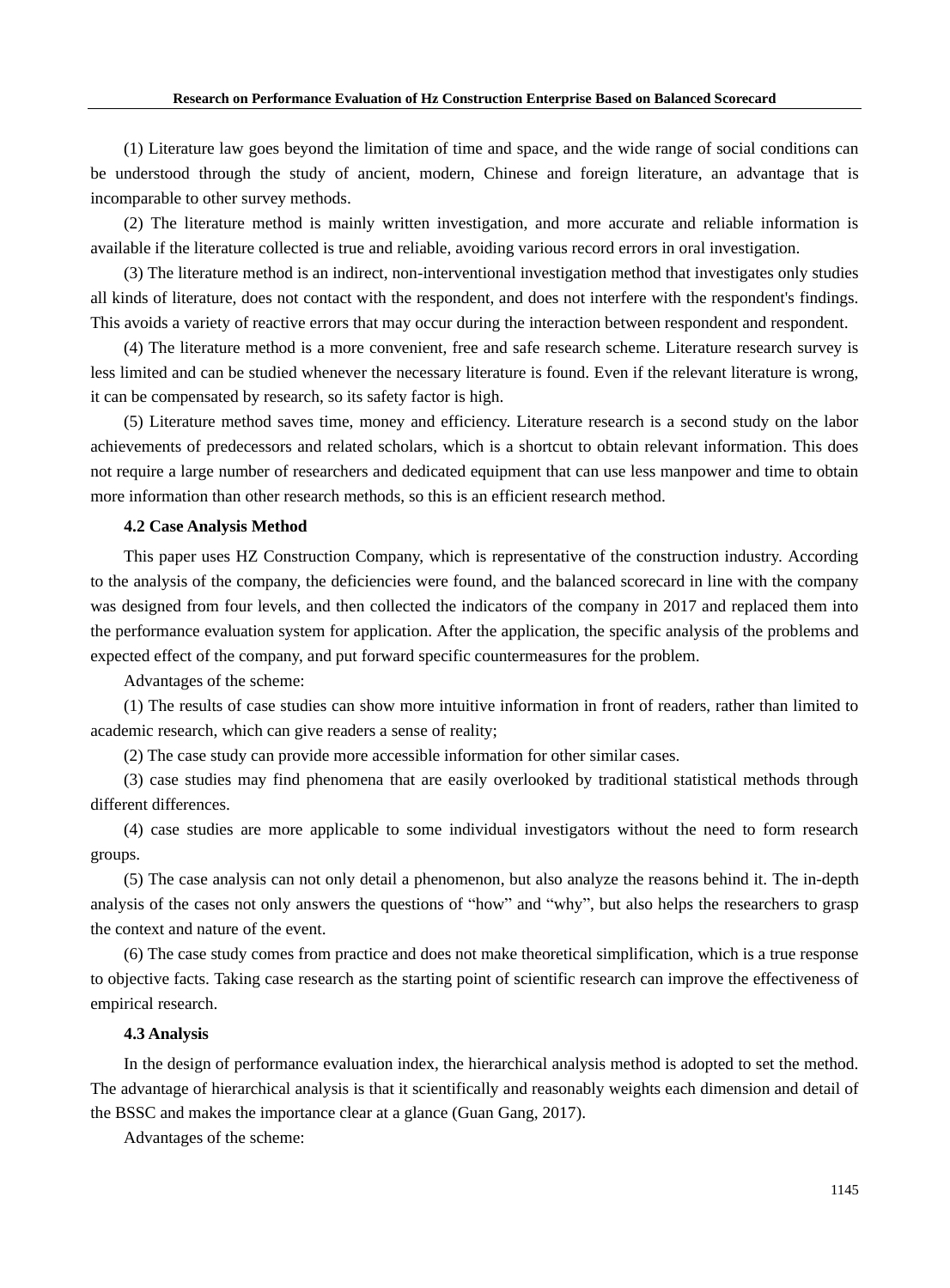#### (1) Systematic analysis method

Hierarchical analysis method regards the research objects as a system, making decisions according to the decomposition, comparative judgment and comprehensive thinking mode. It has become an important systematic analysis tool after mechanism analysis and statistical analysis. The idea of the system is not to cut off the effect of the factors on the results, the setting of the layers in the hierarchical analysis method will ultimately directly or indirectly affect the results, and quantify the extent of the effect of each layer, which is very clear (Hu Yuming, 2010). The method can be applied to unstructured features, as well as to the systematic evaluation of multi-objective, multi-criterion, multi-cycle, etc.

(2) Concise and Practical Decision-Making Methods

The method is not simply the pursuit of advanced data, nor a one-sided emphasis on behavior, logic and reasoning, but an organic combination of qualitative and quantitative methods, let some complex system decomposition, into people's mathematical thinking process, more convenient for people to accept. And can also transform all goals, principles and some difficult to quantify processes, decision-making problems into single goal problems. Pairwise comparison determines the relationship between the two elements of the same level and the previous level, and finally performs a more simple operation. Its relevant calculation is simple and the results are clear, which is convenient for decision makers to understand and grasp.

(3) Less Quantitative Data Information Is Required

Hierarchical analysis (AHP) is mainly based on the evaluator's understanding of the nature and elements of evaluation problems, which pays more attention to qualitative analysis and judgment than the general quantitative methods. Because hierarchical analysis is a way to simulate people's way of thinking in the process of decision-making, so the hierarchical analysis to judge the relative importance of each elements of the steps to the brain, only retain the brain's impression of the elements, reduced to simple weight calculation, this idea can solve many traditional optimization technology cannot solve the practical problem.

# **4.4 Validity Coefficient Method**

The application of a balanced scorecard involves the scoring of financial indicators, which are scored by the efficacy coefficient method of financial indicators. The evaluation standards shall refer to the Performance Evaluation Standards of Enterprises of the State Council. The effect of the efficacy coefficient method is to use the efficacy function to turn the financial indicators into the actual score, and add the scores of each index to get the financial score, which can analyze the company performance problems from the overall and individual indicators.

Advantages of the scheme:

(1) According to the multi-objective planning principle, the efficiency coefficient method can be adopted according to the complexity of the evaluation object. The evaluation objects are calculated and scored from different angles to meet the requirements of multi-index comprehensive evaluation of the enterprise performance evaluation system.

(2) In order to reduce the single evaluation standard caused by the deviation of the efficacy coefficient method, it established the evaluation index under the same conditions. According to the standard range of the actual measurement value, the score calculated by positioning not only conforms to the enterprise performance evaluation, but also meets the fitness evaluation standard. It can meet the evaluation purpose of relatively different indicators of Chinese enterprises, objectively reflect the enterprise performance, and accurately evaluate the enterprise performance.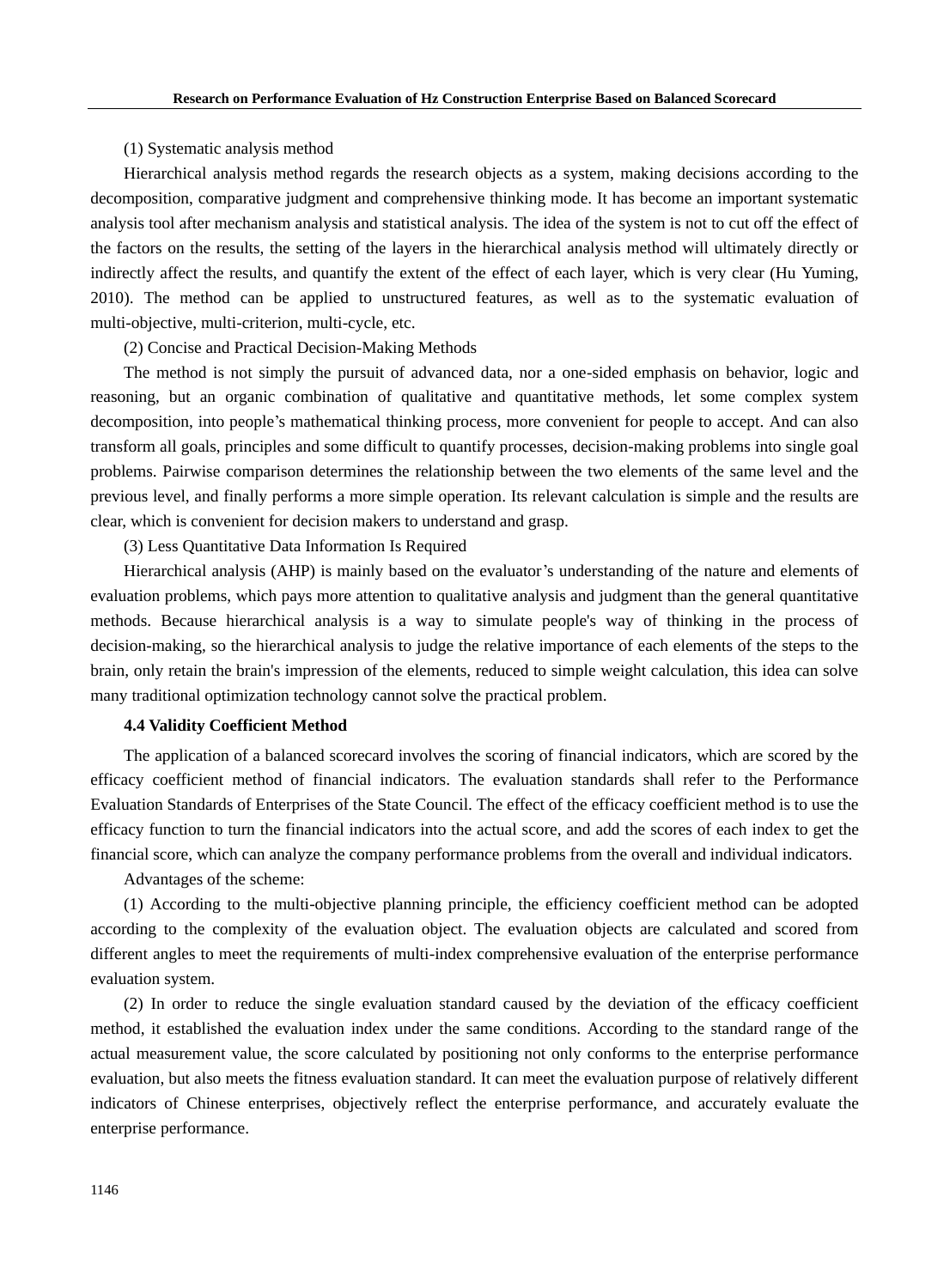(3) The efficiency function model can be used for both manual scoring and computer processing, which is conducive to the generalized application of the evaluation system.

# **5. Results of the Study**

# **5.1 Calculation and Analysis of the Index Weight Results of HZ Construction Company**

(1) Rebuild the Company Hierarchy Model

According to the strategic objectives of HZ Construction Company, and after combining the actual situation of the company, 12 evaluation indicators were selected. In terms of finance, the net output value, return on total assets, asset-liability ratio, the market share, customer satisfaction and market acceptance rate, the construction period realization rate, project acceptance rate and the field fund payment rate, the assessment passing rate and regular wage growth rate.

(2) Establish a Comparative Judgment Matrix

When scoring the importance of HZ Construction Company evaluation indicators, choose the expert scoring method. Through collecting calculation and sorting, the relevant data, take out the average, calculate the score of each dimension, each index. The contents of the four-dimensional judgment matrices are shown in Table 1.

| HZ Company performance<br>evaluation | Customer<br>dimension | Financial<br>dimension | Learning and growth<br>dimensions | Internal flow<br>dimension |  |  |  |
|--------------------------------------|-----------------------|------------------------|-----------------------------------|----------------------------|--|--|--|
| Financial dimension                  |                       |                        |                                   |                            |  |  |  |
| Customer dimension                   |                       | 0.5                    |                                   | U.S                        |  |  |  |
| Internal flow dimension              |                       | 0.667                  |                                   |                            |  |  |  |
| Learning and growth dimensions       | 0.5                   | 0.25                   |                                   | 0.333                      |  |  |  |

**Table 1 Four-dimensional Judgment Matrices**

(3) Calculate the Maximum Characteristic Root

Each row of elements is multiplied and the product is recorded as Mi. The product of the elements in each line is calculated as follows:

 $M1 = 12$ ,  $M2 = 0.5$ ,  $M3 = 4.0002$ ,  $M4 = 0.0417$ ;

The root of multiplication is obtained and the calculation is as follows:

 $W_i = n \sqrt{M_i} i = 1, 2 \cdots$ ; n (of which n = 4);

 $W_1$  =1.8612, = 0.8409, = 1.4142, and = 0.4519, respectively;  $W_2$   $W_3$   $W_4$ 

Next, the data to calculate the weights, available:

 $W1 = 1.8612/(1.8612+0.8409+1.4142+0.4519) = 0.4074;$ 

 $W2 = 0.8409/(1.8612+0.8409+1.4142+0.4519) = 0.1841;$ 

 $W3 = 1.4142/(1.8612+0.8409+1.4142+0.4519) = 0.3096;$ 

$$
W4 = 0.4519/(1.8612+0.8409+1.4142+0.4519) = 0.0989;
$$

Maximum feature root  $\lambda$  max:  $\lambda$  max = ( $\Sigma$  (AW/W)) 4.0163/n = was calculated

(4) Conduct consistency test less than 0.1, meet the requirements and obtain consistency index C.R.;

C.I.  $=\lambda$  max-n/n-1 = (4.0163-4)/3 = 0.0054

C.R. = C.I./R.I. =  $0.0054/0.90=0.0061 < 0.1$  (R. I. See the values in Tables 4-7)

(5) Get the Weights for Each Dimension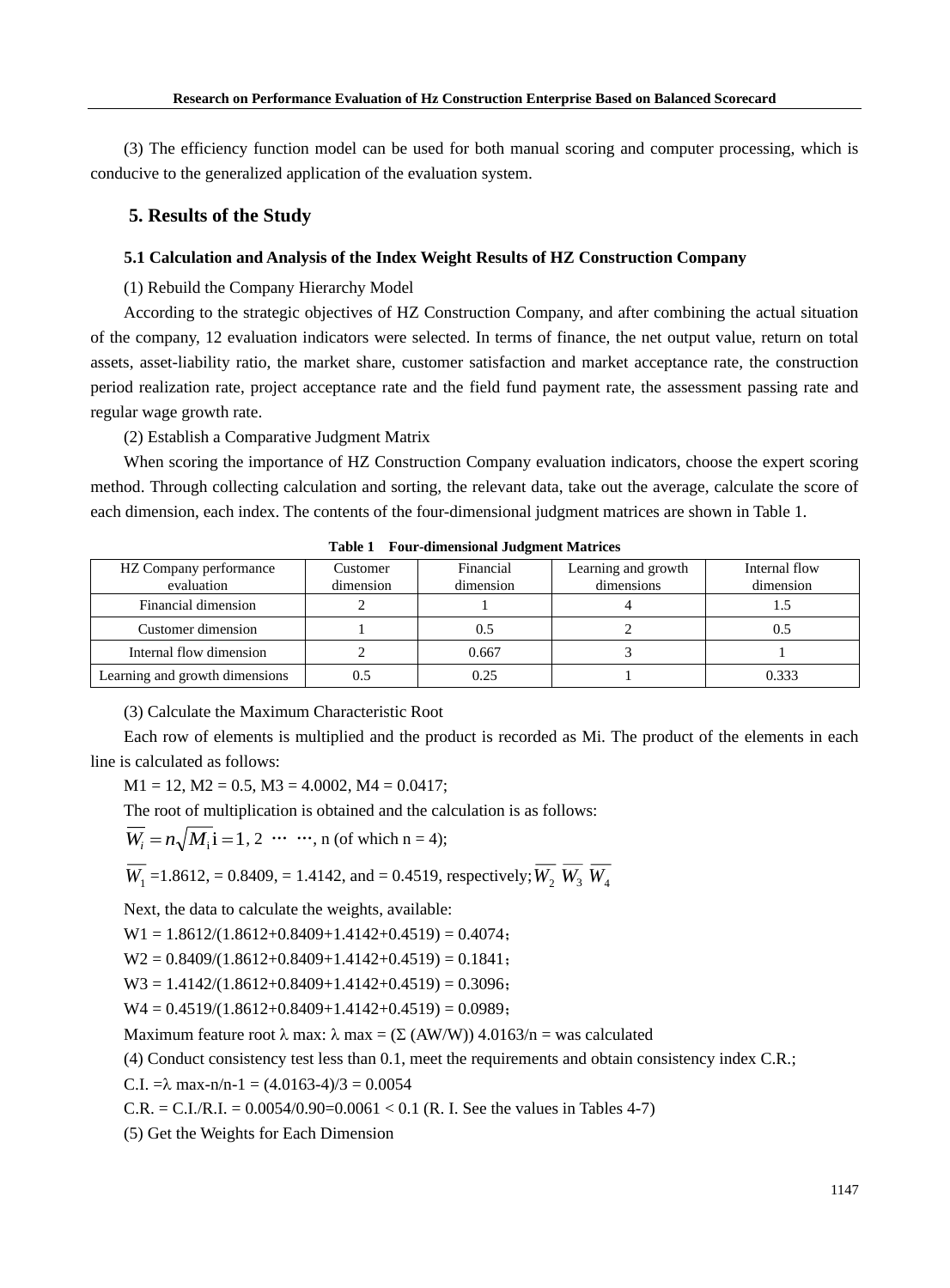| HZ<br>Company<br>performance evaluation | Internal flow<br>dimension | Customer<br>dimension | Financial<br>dimension | Learning and<br>growth dimensions | weight $(Wi)$ |
|-----------------------------------------|----------------------------|-----------------------|------------------------|-----------------------------------|---------------|
| Financial dimension                     | 1.5                        |                       |                        |                                   | 0.4074        |
| Customer dimension                      | 0.5                        |                       | 0.5                    |                                   | 0.1841        |
| Internal flow dimension                 |                            |                       | 0.667                  |                                   | 0.3096        |
| Learning<br>growth<br>and<br>dimensions | 0.333                      | 0.5                   | 0.25                   |                                   | 0.0989        |

Finally, the weight allocation of HZ Construction balanced scorecard is obtained as shown in Table 2.

According to the above statistical results, the weight of the four dimensions is from high to low: financial level accounting for 40.74%, internal process level weight is 30.96%, customer level weight is 18.41%, and learning growth level is 9.89%. These data shows that HZ Construction is more financial and always puts benefits first. Only the financial security, can provide a guarantee for other aspects. Second, the internal process level. As mentioned above, the characteristics of the internal process of the construction company are introduced, and the company attaches more importance to this aspect, which reflects both efficiency and efficiency. If the company can have an efficient internal business process, it is bound to reduce costs and improve efficiency. Third, the customer process. After the internal structure adjustment of the company, to put customers in a key position. Customers can create word of mouth for the company and win the market. The last dimension is the learning and growth dimension, which occupies a low proportion. However, it also reflects that HZ Construction Company's hopes to start from this respect, make up for the past shortcomings, and strive to improve its capabilities in all aspects and achieve balanced development in the future development.

|  |  |  |  |  |  | Table 2 Weight Tables of All Dimensions of the HZ Construction Corporation Balanced Scorecard |
|--|--|--|--|--|--|-----------------------------------------------------------------------------------------------|
|--|--|--|--|--|--|-----------------------------------------------------------------------------------------------|

#### **5.2 Calculation and Analysis of the Outcome Weight of Secondary Indicators**

Determine the score value of each index. After determining the first weights of the four dimensions of the balanced scorecard, the second index weights within the each dimension are combined with the same method. Since the calculation method is completely identical, the secondary weight calculation procedure is shown in Table 3:

| Financial dimension  | Net profit of output value | Return on net assets | Cash current debt to debt ratio |
|----------------------|----------------------------|----------------------|---------------------------------|
| Output profit margin |                            |                      |                                 |
| Total assets yield   |                            |                      |                                 |
| Asset liability rate | 0.25                       |                      |                                 |

**Table 3 The Secondary Weight of Each Index in Its Financial Dimension Is**

 $M1 = 0.5$ ;  $M2 = 0.25$ ;  $M3 = 8$  $W_1$  = 1.6817  $W_2$  = 0.7071  $W_3$  = 0.8408  $W1 = 1.6817/(0.8408 + 0.7071 + 1.6817) = 0.5207;$  $W2 = 0.7071/(0.8408 + 0.7071 + 1.6817) = 0.2189$ ;  $W3 = 0.8408/(0.8408 + 0.7071 + 1.6817) = 0.2603;$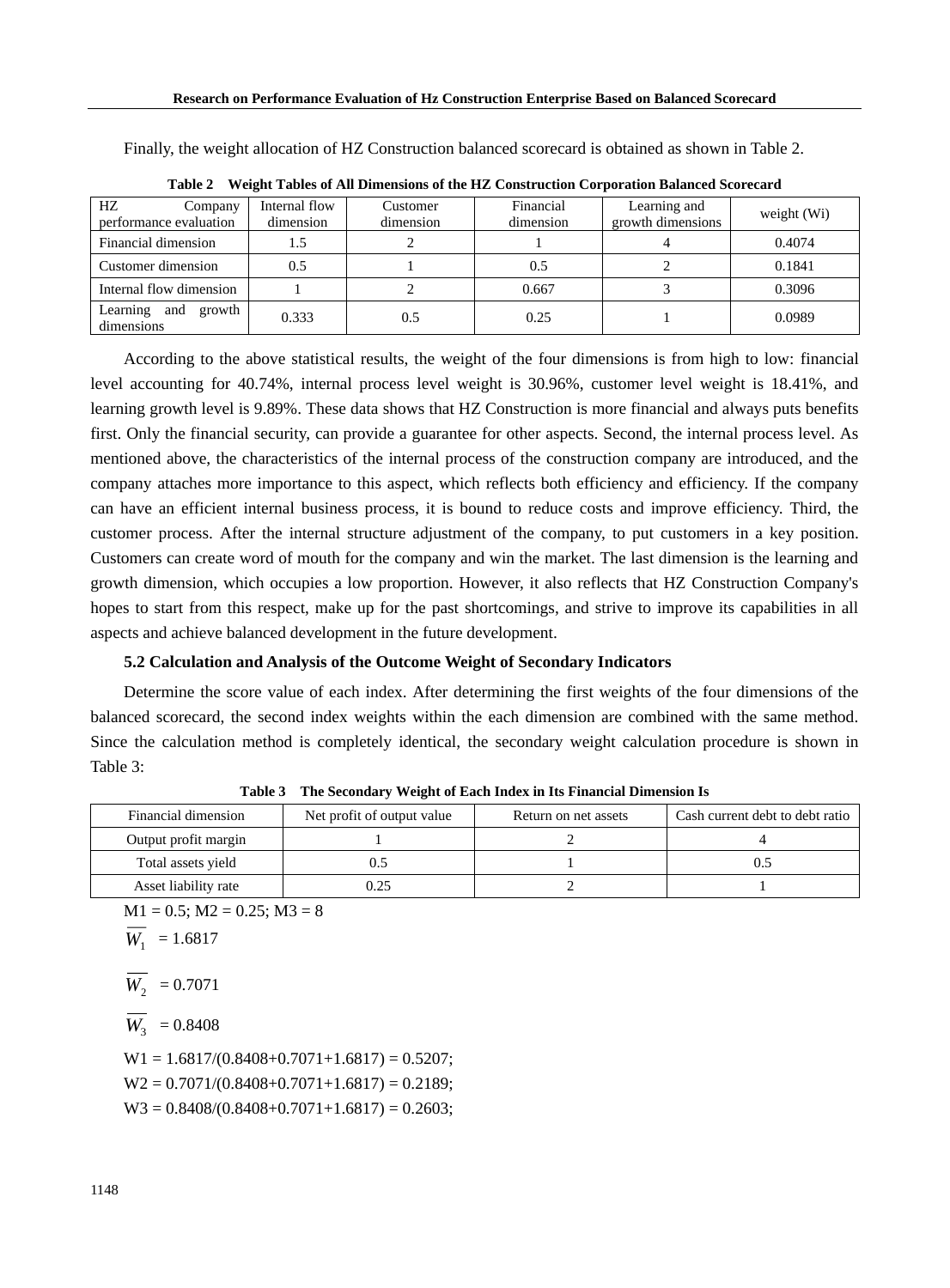| Twee . The presentation and the most movement of the constanting participation into |              |                 |                       |  |  |  |  |
|-------------------------------------------------------------------------------------|--------------|-----------------|-----------------------|--|--|--|--|
| Customer dimension                                                                  | Market share | Market bid rate | Customer satisfaction |  |  |  |  |
| Market share                                                                        |              |                 |                       |  |  |  |  |
| Market winning rate                                                                 |              |                 |                       |  |  |  |  |
| Customer satisfaction                                                               | 0.333        |                 |                       |  |  |  |  |

**Table 4 The Secondary Weights of Each Index in The Customer Dimension Are**

 $M1 = 6$ ;  $M2 = 1$ ;  $M3 = 0.1665$ 

$$
\overline{W_1} = 1.5650
$$

$$
\overline{W_2} = 1
$$

$$
\overline{W_3} = 0.6387
$$

 $W1 = 1.5650/(1.5650+1+0.6387) = 0.4884;$ 

 $W2 = 1/(1.5650+1+0.6387) = 0.3121$ ;

 $W3 = 0.6387/(1.5650+1+0.6387) = 0.1993;$ 

# **Table 5 The Secondary Weights of Its Internal Process Dimension Are**

| Internal flow dimension                 | Qualification rate of the<br>project | Construction period<br>realization rate | On-site fund payment rate |
|-----------------------------------------|--------------------------------------|-----------------------------------------|---------------------------|
| Construction project<br>settlement rate |                                      |                                         |                           |
| Construction period<br>realization rate | 0.5                                  |                                         | 0.5                       |
| On-site fund payment rate               | 0.25                                 |                                         |                           |

 $M1 = 0.5$ ;  $M2 = 0.25$ ;  $M3 = 8$ 

$$
W_1 = 1.6817
$$

$$
\overline{W_2} = 0.7071
$$

$$
\overline{W_3} = 0.8408
$$

 $W1 = 1.6817/(0.8408 + 0.7071 + 1.6817) = 0.5207;$ 

 $W2 = 0.7071/(0.8408 + 0.7071 + 1.6817) = 0.2189;$ 

 $W3 = 0.8408/(0.8408+0.7071+1.6817) = 0.2603;$ 

| Table 6 The Secondary Weights of the Learning and Growth Dimensions Are |  |  |
|-------------------------------------------------------------------------|--|--|
|                                                                         |  |  |

| Learning and growth dimensions    | Talent introduction rate | Regular assessment pass rate | High-skilled employee ratio |
|-----------------------------------|--------------------------|------------------------------|-----------------------------|
| Staff education and training rate |                          |                              |                             |
| Regular assessment pass rate      | 0.333                    |                              |                             |
| Employee wage growth rate         | ).666                    |                              |                             |

 $M1 = 4.5$ ;  $M2 = 0.1665$ ;  $M3 = 1.332$ 

$$
W_1 = 1.4564
$$

 $W_2$  = 0.6387

$$
\overline{W_3} = 1.0743
$$

 $W1 = 1.4564/(1.4564+0.6387+1.0743) = 0.4595;$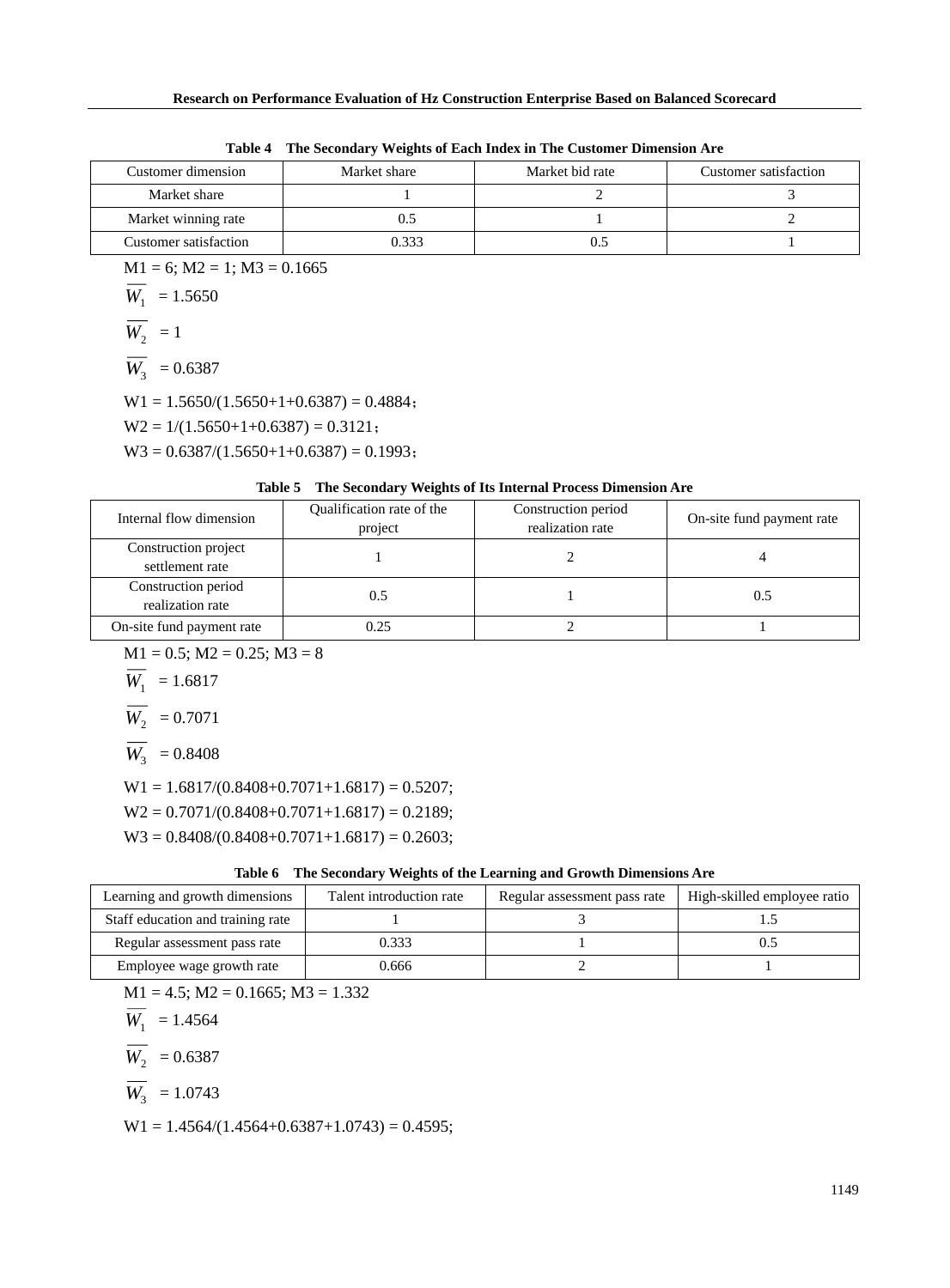$W2 = 0.6387/(1.4564+0.6387+1.0743) = 0.2015;$ 

 $W3 = 1.0743/(1.4564+0.6387+1.0743) = 0.3389;$ 

After obtaining the quadratic weights, multiplying the two layers of weights yields the final weight value of each indicator. After reaching the weight value. After obtaining the weight value, and then rounded as the corresponding score value of each index to facilitate the evaluation and calculation, the calculation formula is  $M =$  $(a * b) * 100;$ 

Thus, the calculation process is as follows:

Its financial dimension score is:

 $B11 = 40.74\% * 52.07\% * 100 = 21$ ;

 $B12 = 40.74\% * 21.89\% * 100 = 9;$ 

 $B12 = 40.74\% * 26.03\% * 100 = 10;$ 

Its customer dimension score value is:

 $B21 = 18.41\% * 48.84\% * 100 = 9;$ 

 $B22 = 18.41\% * 31.21\% * 100 = 5$ ;

 $B23 = 18.41\% * 19.93\% * 100 = 3;$ 

Its internal process dimension score is:

 $B31 = 30.96\% * 52.07\% * 100 = 16;$ 

 $B32 = 30.96\% * 21.89\% * 100 = 6;$ 

 $B33 = 30.96\% * 26.03\% * 100 = 8$ ;

Its learning and growth dimension score is as follows:

 $B41 = 9.89\% * 45.95\% * 100 = 4$ ;

 $B42 = 9.89\% * 20.15\% * 100 = 2$ ;

 $B43 = 9.89\% * 33.89\% * 100 = 3$ ;

Its final specific performance rating scores are shown in Table 7 below:

**Table 7 Performance Ratings Points Table**

| Target layer                  | Level I<br>performance<br>indicators             | Level 1<br>Weight (a) | Secondary performance<br>indicators     | Secondary<br>weights $(b)$ | Final Absolute<br>Weight $(a * b)$ | Points value<br>$(a * b) * 100$ |
|-------------------------------|--------------------------------------------------|-----------------------|-----------------------------------------|----------------------------|------------------------------------|---------------------------------|
|                               |                                                  |                       | Output profit margin                    | 52.07%                     | 0.212                              | 21                              |
|                               | B1 financial<br>dimension                        | 40.74%                | Total assets yield                      | 21.89%                     | 0.089                              | 9                               |
|                               |                                                  |                       | Asset liability rate                    | 26.03%                     | 0.106                              | 10                              |
|                               |                                                  |                       | Market share                            | 48.84%                     | 0.089                              | 9                               |
| HZ construction<br>enterprise | B <sub>2</sub> customer<br>dimension             | 18.41%                | Market winning rate                     | 31.21%                     | 0.057                              | 5                               |
|                               |                                                  |                       | Customer satisfaction                   | 19.93%                     | 0.036                              | 3                               |
|                               | B <sub>3</sub> internal<br>process<br>dimensions | 30.96%                | Construction project<br>settlement rate | 52.07%                     | 0.161                              | 16                              |
| performance<br>evaluation     |                                                  |                       | Construction period<br>realization rate | 21.89%                     | 0.067                              | 6                               |
|                               |                                                  |                       | On-site fund payment rate               | 26.03%                     | 0.080                              | 8                               |
|                               |                                                  | 9.89%                 | Staff education and<br>training rate    | 45.95%                     | 0.045                              | $\overline{4}$                  |
|                               | B4 learning and<br>growth                        |                       | Regular assessment pass<br>rate         | 20.15%                     | 0.019                              | 2                               |
|                               | dimension                                        |                       | Employee wage growth<br>rate            | 33.89%                     | 0.033                              | 3                               |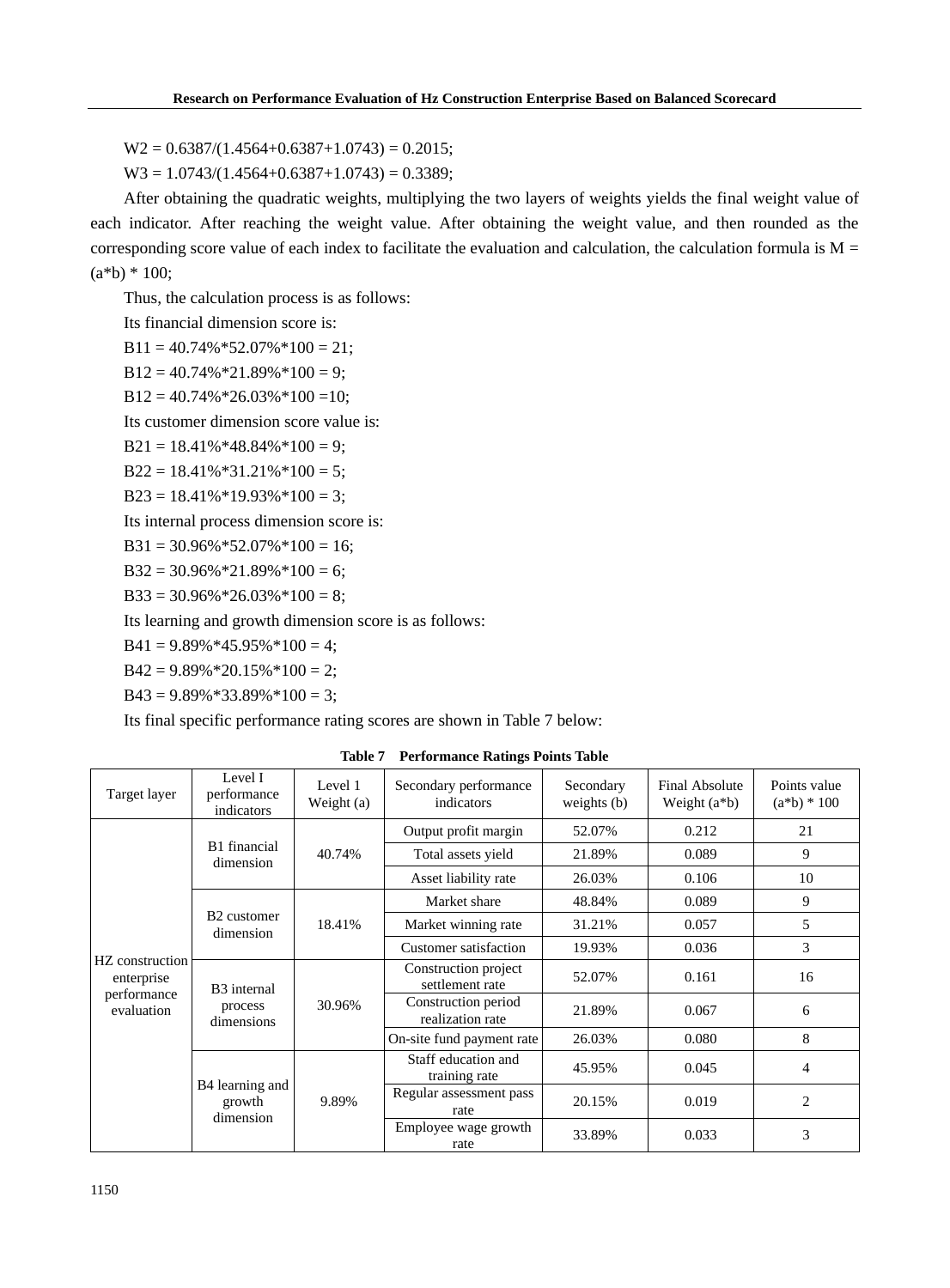After obtaining the specific assessment score, due to the different measurement methods of relevant indicators, the evaluation of different indicators before the performance evaluation of HZ construction enterprises should ensure the unity of different indicators, which is conducive to the timeliness of performance evaluation, and the evaluation of each indicators should be carried out under the same standard. HZ construction enterprises adopt undimensionless treatment of the index, first calculate the actual completion value of the index, and then compare with the target value as the reference value, so as to calculate whether the specific index completion rate of each dimension meets the expected requirements.

Results of performance evaluation under the new system. This paper selects the data of HZ construction enterprises in 2019 for performance evaluation. Its financial indicators are mainly derived from the financial statements of HZ construction enterprises in 2019 and the relevant approved budget statements. The other indicators are mainly obtained through the corresponding statistical departments of HZ construction enterprises. The specific performance indicators are shown in Table 8.

| Indicator<br>dimension        | Indicator name                          | <b>Differences</b><br>(A) | Target<br>value<br>(Q) | Complete the<br>value<br>(W) | Single metric<br>values<br>$I = (W/Q)$ | score $K=$<br>$(I^*A)$ | Dimension<br>score $(M)$ |
|-------------------------------|-----------------------------------------|---------------------------|------------------------|------------------------------|----------------------------------------|------------------------|--------------------------|
|                               | Output profit margin                    | 21                        | 6%                     | 4.75%                        | 0.79                                   | 15.01                  |                          |
| Financial<br>dimension        | Total assets yield                      | 9                         | 20%                    | 15%                          | 0.75                                   | 6.75                   | 32.86                    |
|                               | Asset liability rate                    | 10                        | 45%                    | 50%                          | 1.11                                   | 11.1                   |                          |
|                               | Market share                            | 9                         | 20%                    | 9%                           | 0.45                                   | 4.05                   |                          |
| Customer<br>dimension         | Market winning rate                     | 5                         | 20%                    | 10%                          | 0.5                                    | 2.5                    | 11.65                    |
|                               | <b>Customer satisfaction</b>            | 3                         | 95%                    | 81%                          | 0.85                                   | 5.1                    |                          |
| Internal<br>flow<br>dimension | Construction project settlement<br>rate | 16                        | 100%                   | 94%                          | 0.94                                   | 6.58                   |                          |
|                               | Construction period realization<br>rate | 6                         | 100%                   | 73%                          | 0.76                                   | 11.4                   | 24.94                    |
|                               | On-site fund payment rate               | 8                         | 100%                   | 87%                          | 0.87                                   | 6.96                   |                          |
| Learning                      | Staff education and training rate       | $\overline{4}$            | 30%                    | 13%                          | 0.43                                   | 1.29                   |                          |
| and growth                    | Regular assessment pass rate            | $\overline{c}$            | 100%                   | 95%                          | 0.95                                   | 1.9                    | 6.35                     |
| dimensions                    | Employee wage growth rate               | 3                         | 24%                    | 19%                          | 0.79                                   | 3.16                   |                          |

**Table 8 Performance Index Score Table**

According to the performance index score table, the calculated score of each index adds total sum, and the total performance score of HZ construction enterprise balanced scorecard is 75.8. Among them, financial, internal process and learning and growth dimensions were scored at 32.86, 11.65, 24.95 and 6.35 respectively.

Comparing the evaluation results with the performance evaluation method of HZ construction enterprises can determine the overall performance level of HZ construction enterprises. The results of the assessment to determine through the assessment scores are divided into four grades, as follows:

- (1) 85 points (including 85) above is superior;
- (2) Good score between 70 and 85 points (including 70);
- (3) points 60-70 (including 60) are medium;
- (4) 60 The following are poor.

Therefore, the overall performance assessment results of the balanced scorecard of HZ construction enterprises in the 2019 assessment period are good.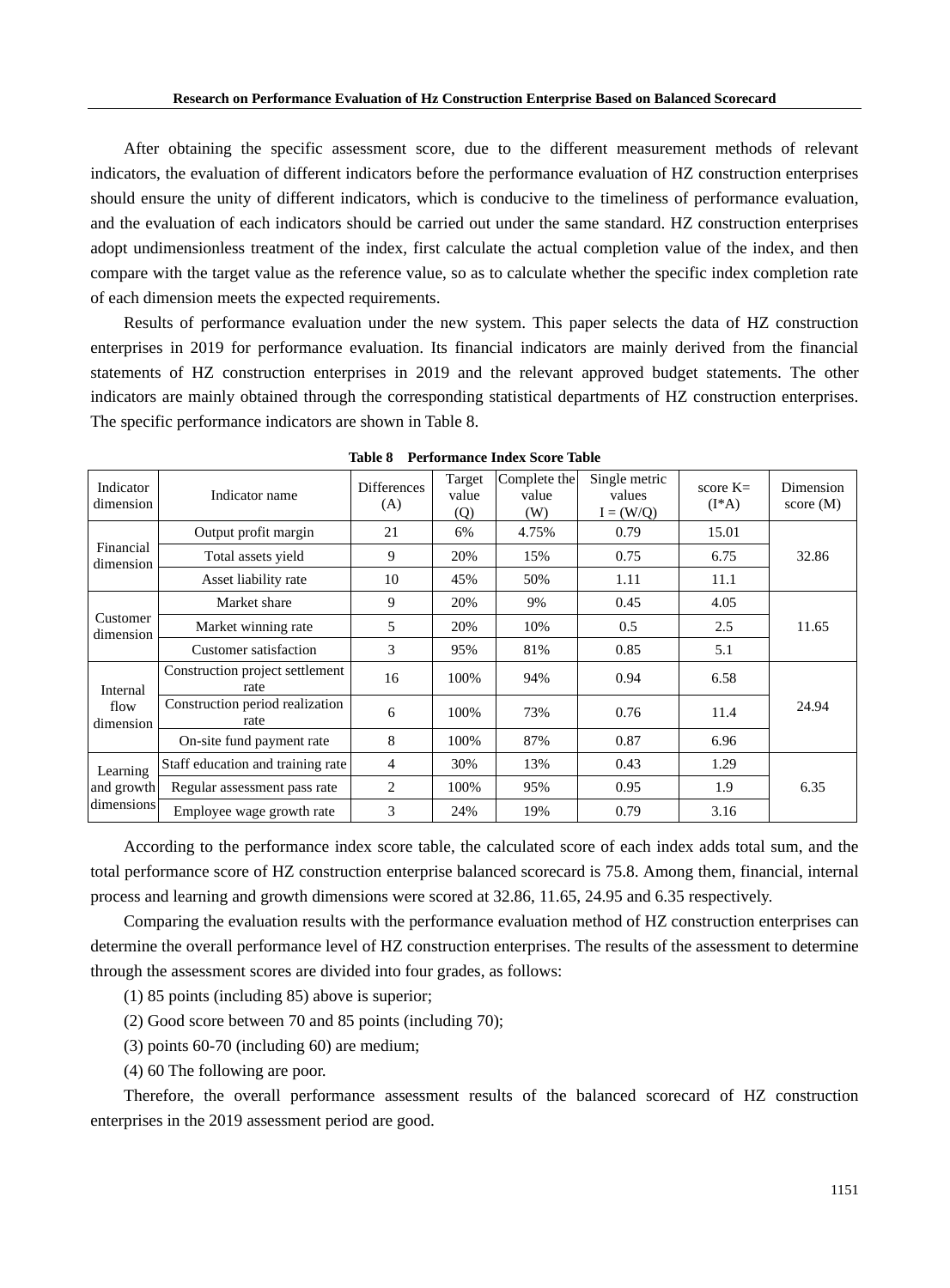# **6. Summary**

# **6.1 Strive for the Recognition and Support of the Senior Managers of the Company**

HZ construction enterprises implement a balanced scorecard-based performance evaluation system, first be recognized and supported by the company's senior management. Whether senior leaders can agree directly determines whether the new system can take the first step. First, those responsible for performance evaluation are required to communicate with senior management the steps and advantages of the balanced scorecard. Let senior managers have a specific understanding of it and see how enforced it can be. Middle and senior managers should strive to design and innovate evaluation indicators. The task of grassroots managers is to formulate the work objectives of the department and adapt to the company's strategy at any time. Employees at all levels should communicate at any time, maintain an objective attitude towards the balanced scorecard, express their opinions, and finally determine the final strategic implementation plan through discussion. In this way, the BSC will gradually advance from the bottom up, enabling all employees of HZ construction companies to work together around their strategic goals to reduce the barriers to implementing the BSC.

# **6.2 Continue to Adjust and Improve the Balanced Scorecard Index System**

After HZ construction enterprises have designed the performance evaluation system, the indicators selected by various dimensions are not unchanged, but dynamic indicators. After the design of the index system of the balanced scorecard is completed, it needs to be constantly adjusted and improved. Different jobs should be treated differently. The assessment of departments and employees should consider the increase or decrease of the indicators according to the business situation, eliminate the indicators not suitable for the current business, and increase the indicators that meet the requirements. The company shall establish a system of performance communication and feedback system, and track and improve the indicators through communication and feedback. Changes in the external markets will have more impact on the company. HZ construction enterprises should constantly improve the index system to adapt to the changing environment. When adjusting the performance evaluation index system, the management should adjust the index system to the most suitable state of the company in four dimensions: the index selection, the weight setting and the strategy, so as to effectively improve the performance level of the company.

# **6.3 The Evaluation Results of the Balanced Scorecard Should Be Combined With the Incentive System**

The last link of the performance evaluation is the application of the evaluation results. In order to realize the role of the performance management, the performance appraisal results must be reasonably applied to the personnel management. The traditional performance appraisal method only links the assessment results to the related wage distribution. The new balanced scorecard performance assessment system requires to break through the past limitations, combine the performance assessment results with the incentive reward and punishment system, and extend its role to the post adjustment, honor award and promotion and other aspects, which can mobilize the enthusiasm of employees. The evaluation results of the balanced scorecard should be closely combined with the company's incentive mechanism to give full play to its advantages. In particular, for key departments and key individuals, special rewards and punishments should be given according to the performance appraisal results. In this way, employees can actively accept the performance appraisal, strive to meet the job performance requirements, and finally contribute to the realization of the strategic goals.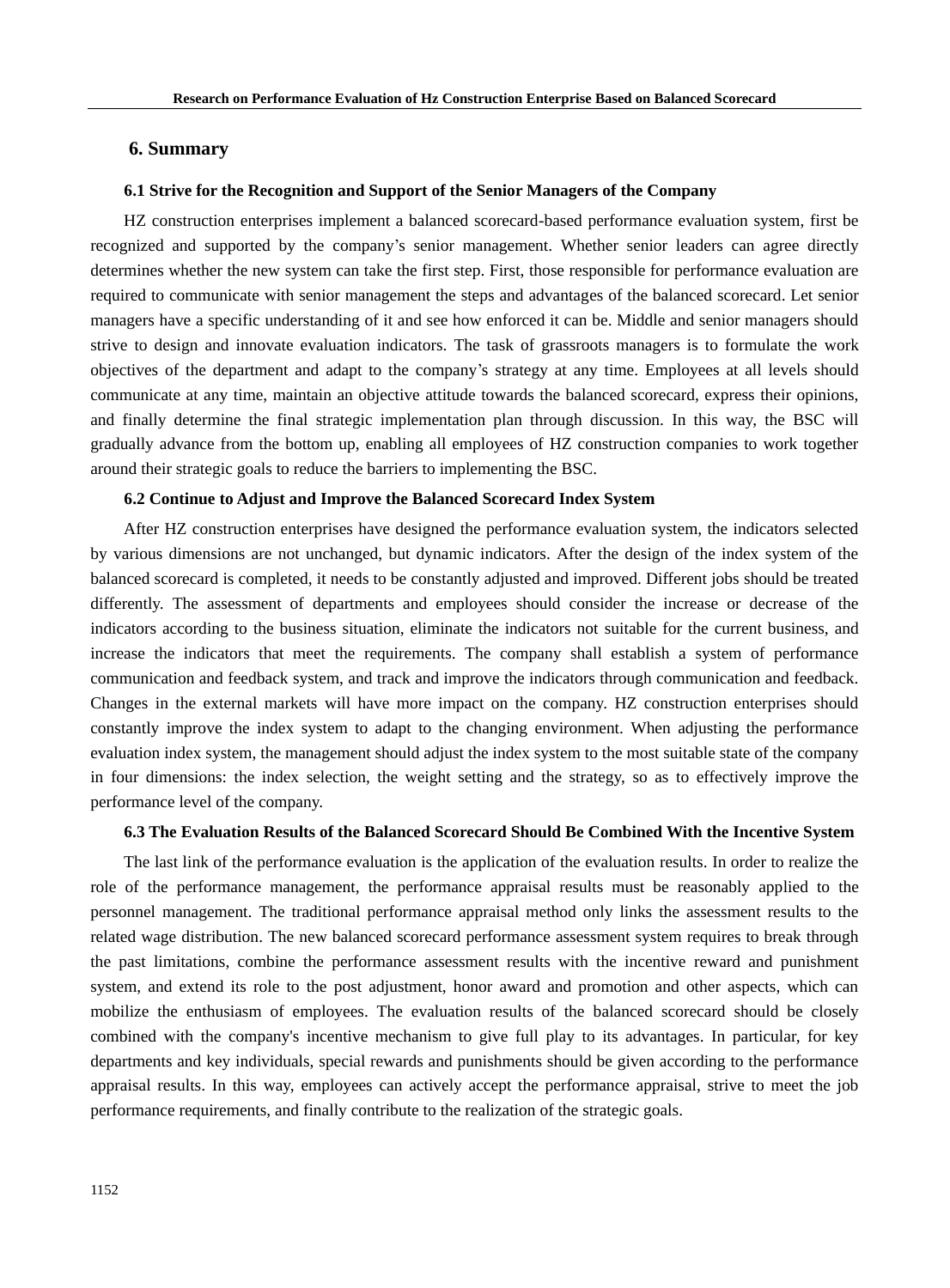### **6.4 Build a Construction Enterprise Culture With the Spirit of Innovation and Change**

Corporate culture is the internal driving force to promote the sustainable development of enterprises and achieve strategic goals. HZ Construction Enterprise is a traditional construction enterprise with a relatively conservative corporate culture, lagging behind modern management. The smooth implementation of the Balanced Scorecard must involve organization and process changes. Therefore, it is necessary for HZ construction enterprises to break the traditional concept and build a pioneering enterprise culture with the spirit of innovation and change. With the deepening of the construction of innovative enterprise culture, the idea of balanced scorecard is naturally injected into the thoughts of employees, so that employees can quickly accept the new performance appraisal system. This is an invisible mechanism of influence. At the same time, the balanced scorecard performance evaluation system can also respond to corporate culture, inject a steady stream of power into HZ enterprises, and transform its corporate culture to a positive and healthy direction.

# **7. Discussion**

This paper studies the performance evaluation index of HZ construction enterprises, which are very important for construction enterprises and construction industry and are the core elements of construction enterprises. Therefore, to improve the performance evaluation level of construction enterprises, we should start from the construction project as its constituent unit. The performance evaluation of construction projects can affect the overall performance of enterprises from bottom to up and promote the development of enterprises. In addition, in view of the complexity, long cycle and one-time characteristics of construction projects, the balanced scorecard theory is more suitable for the performance evaluation of construction projects, because each detailed performance evaluation index based on the balanced scorecard can better reflect the overall strategic objectives of the enterprise. Using this set of performance evaluation indicators in the construction project, we can integrate the enterprise strategic objectives into the construction project, and organically unify the enterprise level and the project level. This can solve the problem of previous performance evaluation of construction project and enterprise objectives, and maximize the use value of performance evaluation results. Finally, this paper combines the characteristics of HZ construction enterprises, designs the evaluation indicators of HZ construction enterprises from four aspects of financial, customer, internal process and learning growth, and forms a complete performance evaluation system. Then through the index calculation, get the application effect, find out the indicators with serious problems at all levels, to avoid such problems in the future work. Combine the company's performance evaluation system with strategic objectives to improve the sustainable development ability of construction enterprises. At the same time, in order to implement the balanced score card in HZ construction enterprises, we need to get the support and recognition of senior management personnel, constantly adjust and improve the index system, effectively use the assessment results after the completion of the assessment, and truly mobilize the enthusiasm of employees. At the same time, it should also pay attention to the construction of construction enterprise culture, break the inherent thinking, have the courage to innovate and reform, to ensure the implementation of the balanced scorecard.

### **References**

Li Liqun (2020). "Application of balanced scorecard in enterprise budget management —Takes macro architecture as an example", *Fortune Life*, No. 18, pp. 32-35.